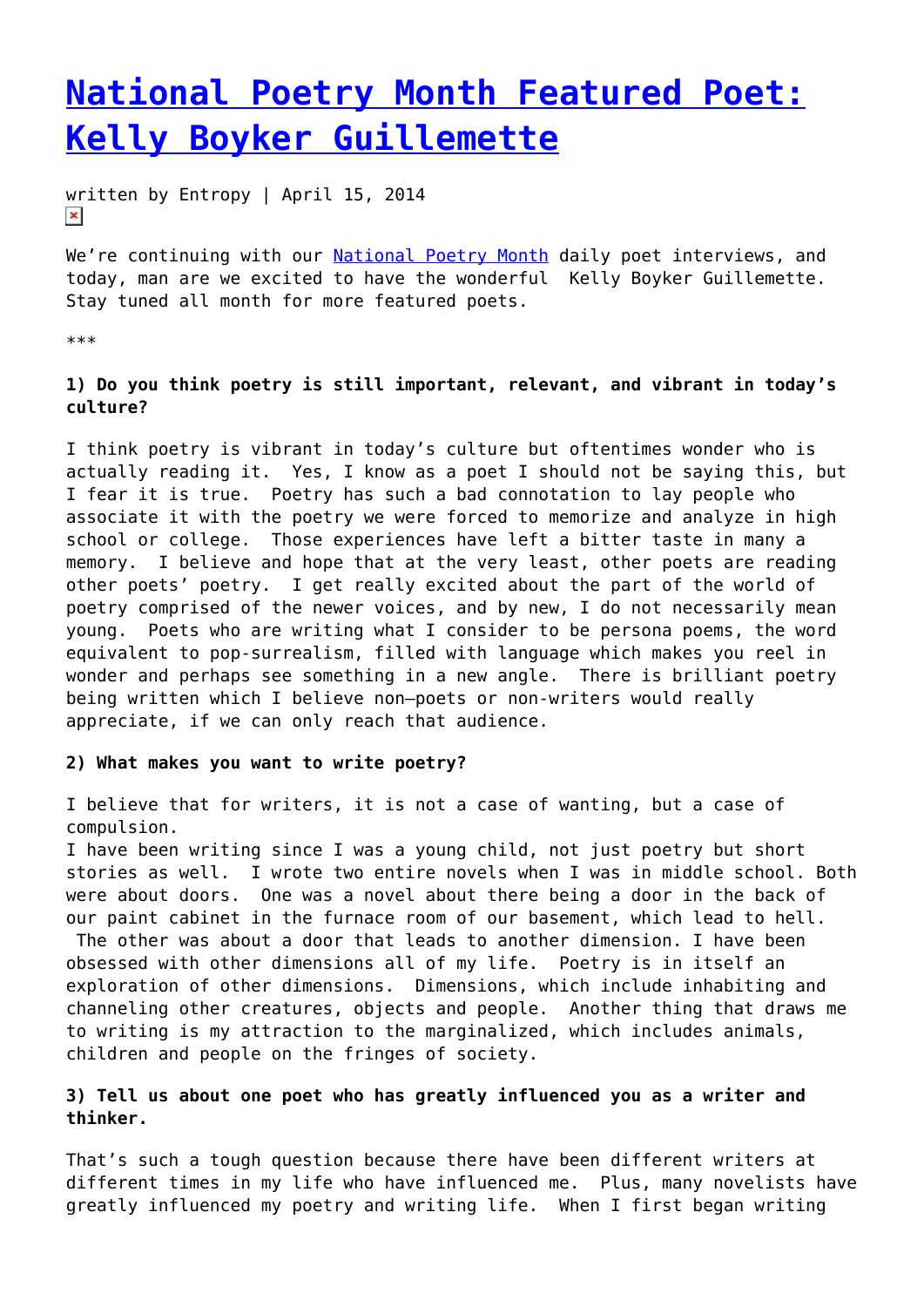poetry as a child it was a mixture of Edgar Allen Poe, the annotated version of Bram Stoker's Dracula, the annotated version of Mother Goose and e.e. cummings. The annotated part is key because you learn the nitty gritty dark facts behind the writing, early Chuck Palahniuk style writing, if you will. As most know, Ring Around the Rosie is actually about the bubonic plague. I could not get enough of those sorts of dark details as a child and loved to write about them. I am a huge fan of horror, magical realism, dystopia and outsiders. Books such as Confederacy of Dunces by John Kennedy Toole, and everything by George Orwell, Stephen King, Phillip K. Dick, Clive Barker and Shirley Jackson.

Of course, poetry-wise, I went through my Plath and Sexton stages, but in the end, the writer who has most influenced me is Margaret Atwood. Her poetry is brilliant and mostly persona-driven. Margaret Atwood's poetry and later writing strikes me to my core; her poetry is persona and of course, novels are persona. She writes believable dystopias. The Handmaid's Tale is brutal and filled with cultural insights regarding gender disparity while the world of The MaddAddam Trilogy feels scary and plausbible with genetic tampering gone rampant.

As far as her poetry goes, her two sets of collected works are the most tattered books on my bookshelf. One of my favorite poems of all time is a prose poem by Atwood. It is called "Marrying the Hangman". It is a persona poem based on the following history:

In the 18th Century Quebec the only way for someone under the sentence of death to escape hanging was, for a man, to become a hangman, or, for a woman, to marrry one. Francoise Laurent, sentenced to hang for stealing, persuarded Jean Corolere, in the next cell, to apply for the vacant post of executinoner, and also to marry her.

The poem is chilling and goes back and forth between their conversations through their cells. What I also admire about Atwood is her ability to cross from poetry into fiction while retaining the poetic standards of highly distilled language.

## **4) Tell us about one lesser-known poet who you'd like more people to know about.**

A lesser-known but certainly discovered poet is Rebecca Loudon. She has published many books and her poetry is heartbreaking and all persona. Again, what I am saying is the poetry I admire is really just short stories distilled down to their very essence. Loudon channels her characters in a disturbingly admiral manner. She wrote an entire book of poems/letters channeling Amelia Earhart one week when she was at home sick with a high fever. The poems themselves are feverish and otherworldly. She is currently working on a large Henry Darger project, which takes her to many dark places and the poetry she creates is profound and frightening. Full Disclosure: She was also my poet-mentor for many years.

**5) How do you feel about poetry in the age of social media?**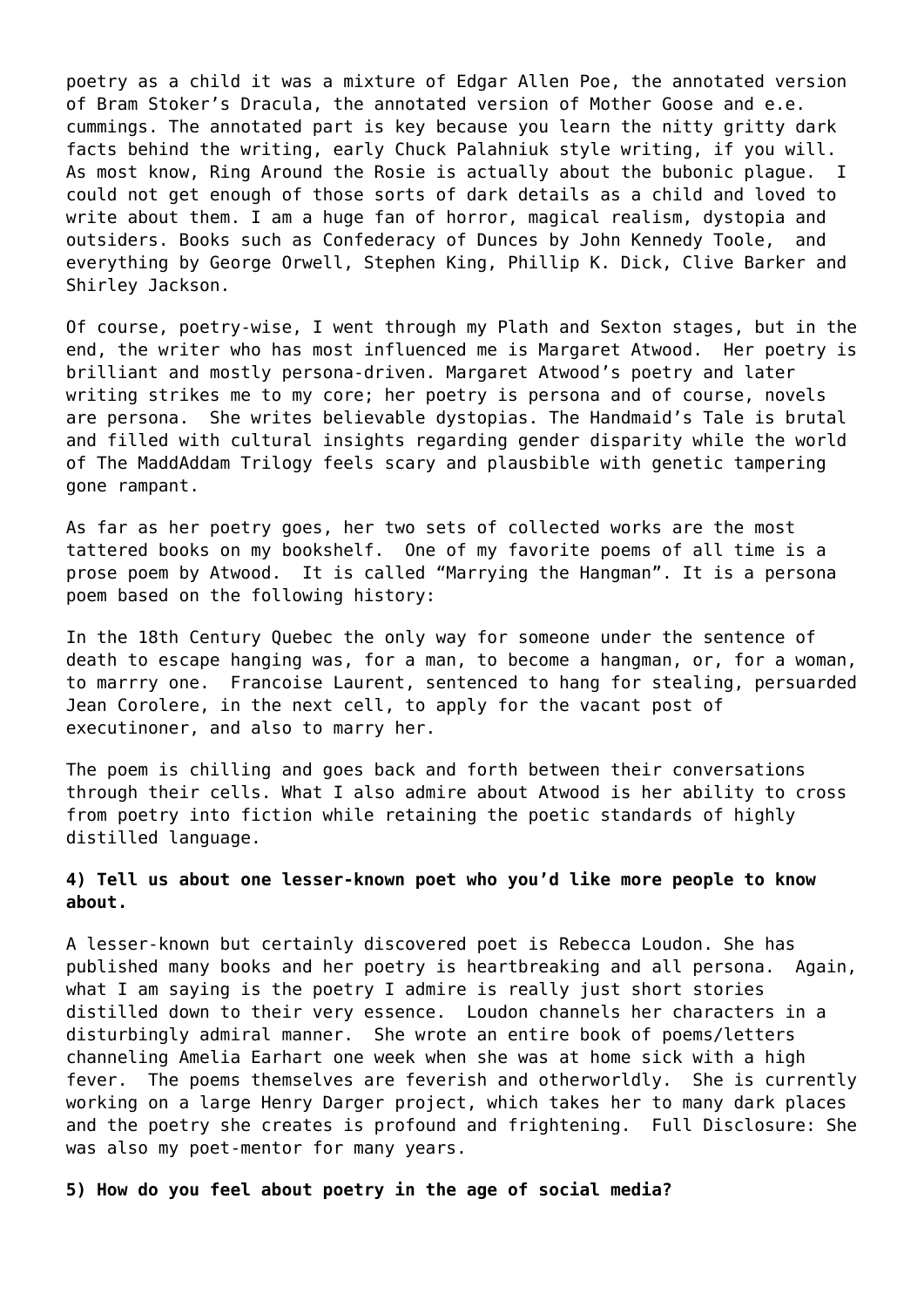I believe poetry and writing in social media is a huge asset to the arts. I have met so many amazing writers through social media that I would not have been aware of otherwise. The world has opened up. I remember in times before the profusion of internet journals, saving up spare cash just to go to the local independent bookstore and buy as many journals and chapbooks as I could afford. That was the only way you could be exposed to new writers. My favorite journal, which folded, was called Story. It was all stories, as the name would suggest, unbelievably wonderful writing. At any rate, now it is possible to go online and discover many new voices. Indeed, almost an unlimited amount, depending on how much free time you has to poke around.

## **6) Share with us one of your recent poems and tell us a little bit about its context.**

What follows is my take on the Persephone abduction myth, who is said to have been abducted by Hades to the underworld, against her will. The story is traditionally referred to as "The Rape of Persephone". She is abducted while picking flowers in a field and is now a goddess associated with nature. Hades abducts her to the underworld. Demeter, her mother, searches the world with torches and allows nothing to grow while Persephone is missing. Eventually, Zeus, the sun god, says enough is enough and orders Hades to return Persephone to the earth. Hades allows her to leave but tricks her first into eating pomegranate seeds. Having eaten the fruit of the underworld, she must return to him each winter.

In my poem, Persephone is empowered and seeks Hades out. It is not a rape poem but a poem of ill-fated love. It is not Pomegranate seeds but Huckleberry seeds (which are a deep purple), which he feeds her. The poem is of love reciprocated — it is her will not his and there is no rape. It is a terrible scarring love that cannot be denied. My poem features the backs of milk cartons instead of torches, and rather than flowers and fields blooming when she returns, the fields burn in flames because she despairs from his absence.

*He Was Only a Symptom of Her Hunger\**

I. The Descent

As a virgin shaped from a secondary bone

whose lips were sewn together by a protective mother,

her numbness became a strange inconsolable beast

that paced and panted in the corner of her bedroom.

She was lured

by freeway overpass signs,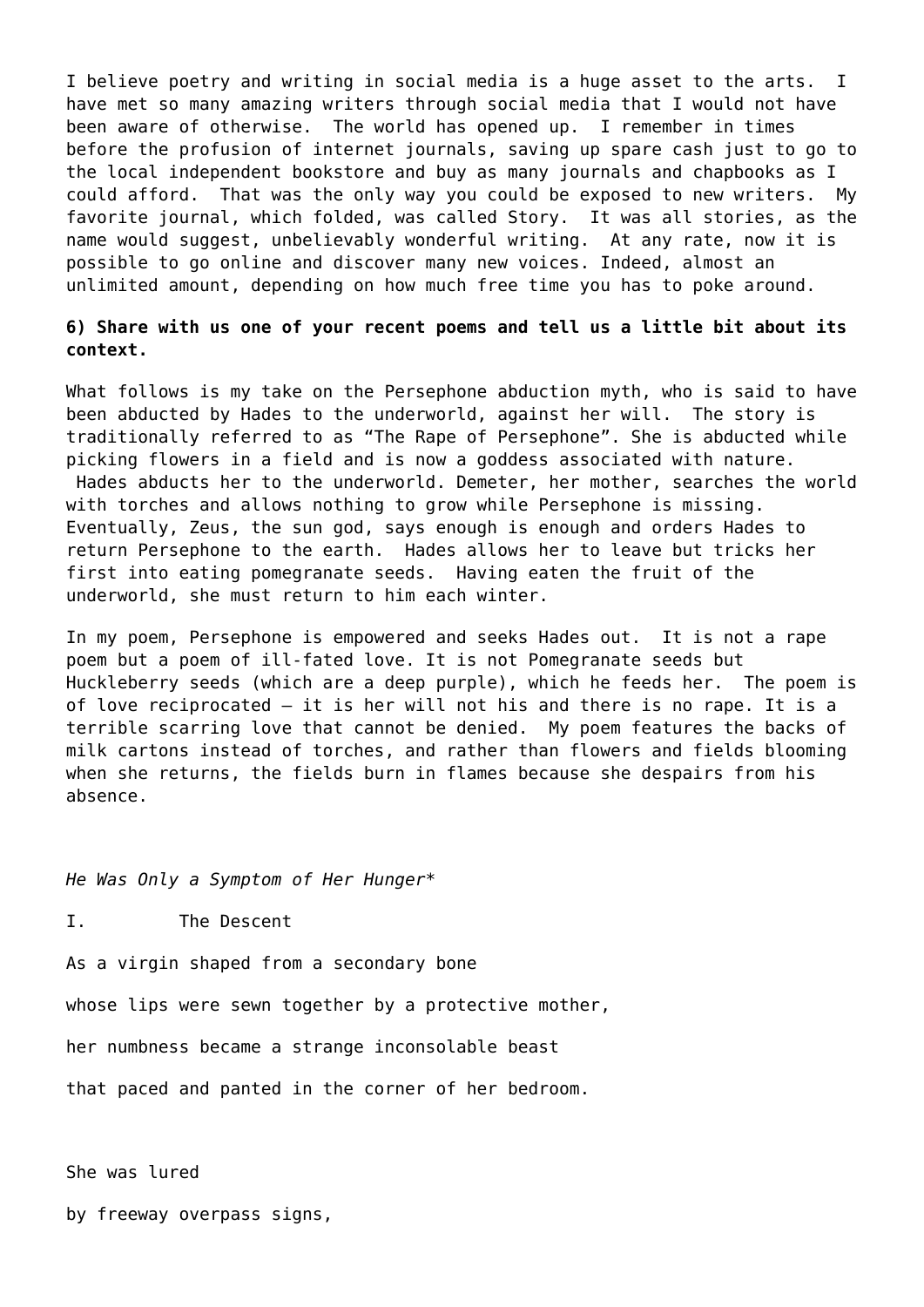highway ditches, dome lights, pale hills and ruined shorelines, hitchhiked her way to the edge of a barren field.

Her absence burned recklessly in her mother's womb who went house to house, knocking, knocking: Have you seen my daughter? Called every hospital within three states searched alleys, wells and abandoned factories. Eventually the daughter's face appeared on milk cartons, children gripped their cereal spoons and stared anxiously into the depths of her disappearance.

At the mouth of a coalmine, God stood and she, so starved for sensation took his hand and was led downwards, through tunnels braced with rotten timbers small brown mice chattering in the corners and in those moments the lacing on her lips dissolved, and she hungered.

It was not pomegranate seeds, but huckleberries she had to stretch her neck out as he laid the fruit upon her tongue one by one staining her mouth,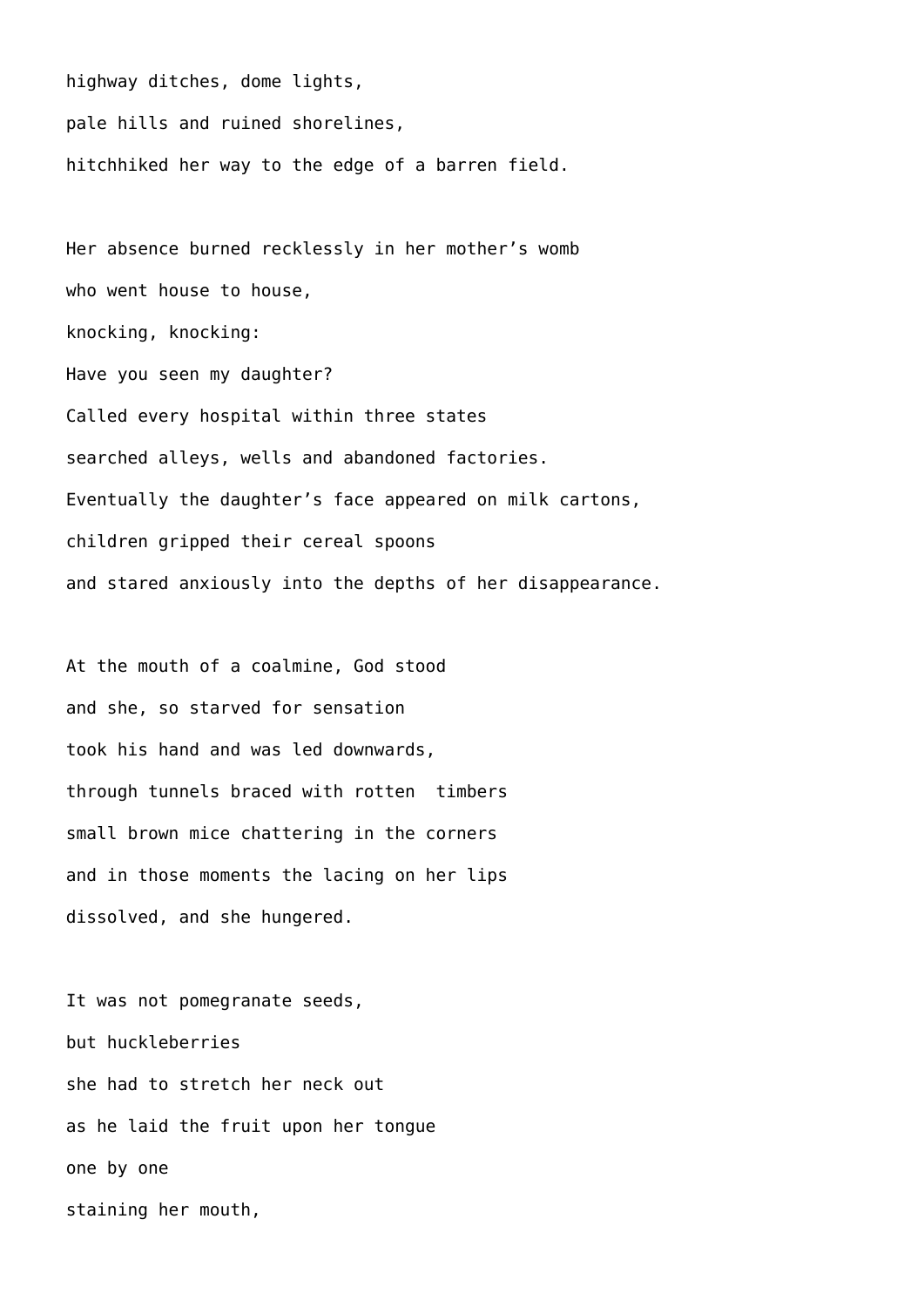furring her throat.

 She could hear the baying hounds far above, later the whuffing of cadaver dogs. Time rotated on a hinge.

Her love for him was as one wound to another healed wrong a disfigurement they both wore on their faces as warning. II. Exiting the Submerged City The ground gave birth to her, first her head crowning, then shoulders, breasts, stomach, hips, pelvis, legs and finally feet. She walked away from his realm and entered the world in grief her departure an exit wound or an unswallowed pill. There were enchantments and other lessons all rushing at her in a stream, nothing seemed as it should shadows cast as slackened muscles poppies bloomed in her footsteps. As conjoined twins, separated, she held his loss between clenched teeth